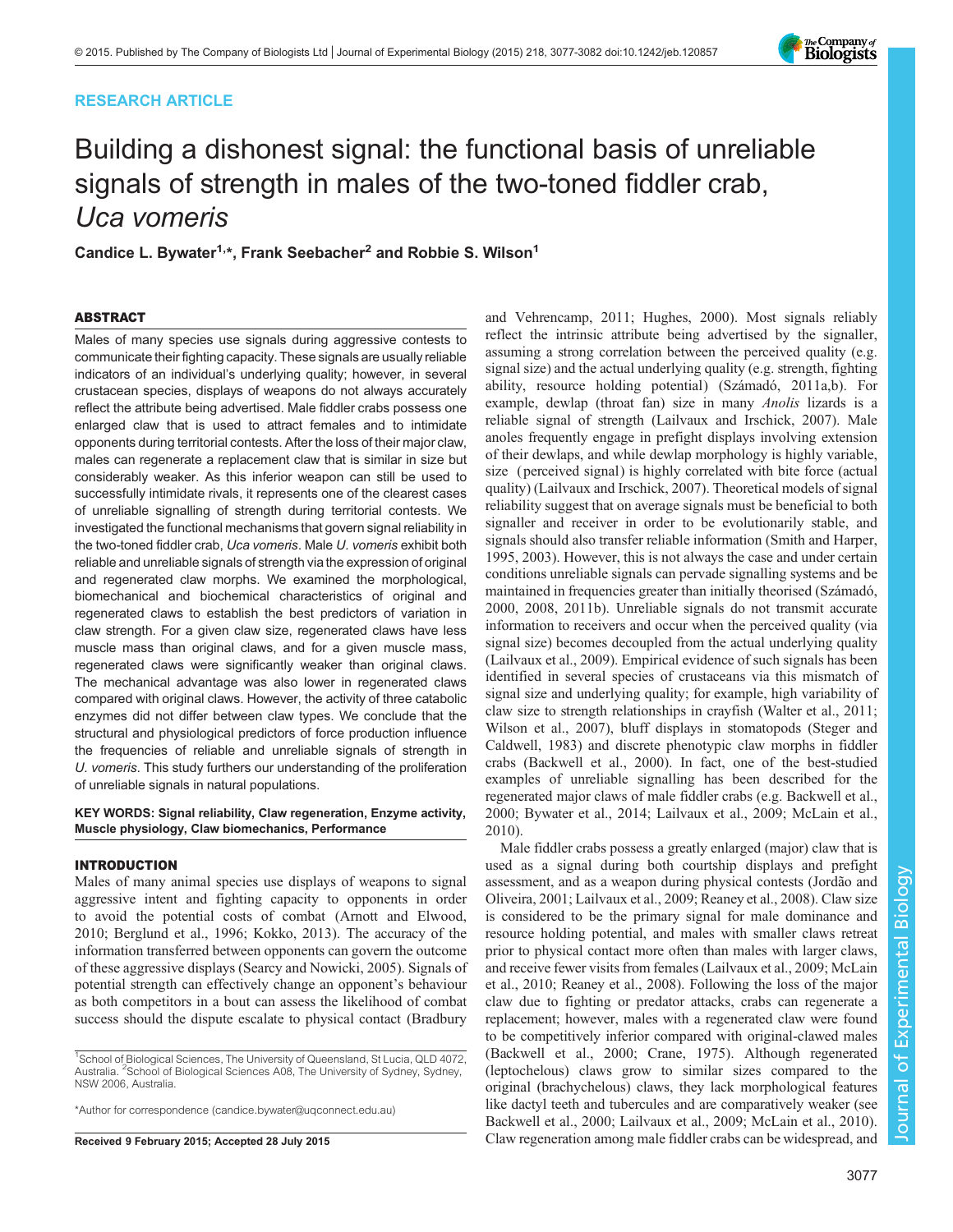between 10% and 45% of a crab population bear regenerated claws [\(Bywater and Wilson, 2012](#page-4-0); [Callander et al., 2012;](#page-4-0) [McLain et al.,](#page-5-0) [2010](#page-5-0)). [Backwell et al. \(2000\)](#page-4-0) also established that the morphology of regenerated claws never develops to the original quality, even after multiple moult cycles. Fiddler crabs are unable to visually differentiate between the two claw morphs [\(Backwell et al., 2000](#page-4-0); [Lailvaux et al., 2009](#page-5-0)) and during the signalling stages of aggressive contests, individuals with weaker regenerated claws are equally successful at acquiring resources ([Lailvaux et al., 2009\)](#page-5-0). Yet, when combat does occur, individuals with regenerated claws are competitively inferior because claw strength, which is a critical determinant of fighting success, is lower for individuals with regenerated claws ([McLain et al., 2010\)](#page-5-0).

Unreliable signals of strength are common within the genus Uca and while modelling provides a theoretical understanding of how these signals evolve and remain in populations, the functional and mechanistic bases of these signals has been poorly examined. We theorised that the capacity to produce these phenotypes is likely to be constrained by an individual's underlying physiology. As such, the aim of the present study was to investigate the functional mechanisms underlying the development of unreliable signals of the two-toned fiddler crab, Uca vomeris McNeill 1920. We explored structural and physiological processes that may be driving this mismatch between claw size and strength in regenerated claws. Initially, we examined whether changes in morphology between claw types were biomechanically constraining force production. We predicted that alterations in shape should affect the leverage of the claw and thereby reduce the maximum strength achievable in regenerated claws. We also assessed whether muscle physiology differed between claw types. We predicted that the reduced muscle strength seen in regenerated claws might be a by-product of reduced metabolic capacity.

### RESULTS

The size of the major claw did not significantly differ between claw types  $(F_{1,104}=2.57, t=1.60, P=0.13)$ . However, claw shape was significantly different between original and regenerated claw types for any given claw size  $(F_{3,99}=200.1, t=-23.15, P<0.001)$  (Fig. 1A). Regenerated claws had longer dactyls and pollexes than original claws, but possessed a smaller manus area. Claw strength increased significantly with claw size  $(F_{2,100} = 144.8, t = 6.11, P < 0.0001$ ), but regenerated claws were weaker than original claws  $(F_{2,100} = 144.8, t = -16.63, P < 0.0001)$  [\(Fig. 1B](#page-2-0)). Claw size was also significantly associated with claw muscle mass, with larger claws possessing more muscle  $(F_{3,99}=136.5, t=16.73, P<0.0001)$ (Fig. 1C). However, the relationship between muscle mass and size differed significantly between claw types. Regenerated claws possessed significantly less muscle mass than original claws for any given size  $(F_{3,99}=136.5, t=-11.72, P<0.0001)$ . Claw strength increased significantly with total muscle mass of the claw  $(F_{2,100}=132.5, t=5.36, P<0.0001)$ ; however, for a given muscle mass, regenerated claws were significantly weaker than original claws  $(F_{2,100} = 132.5, t = -11.79, P < 0.0001)$  [\(Fig. 2A\)](#page-2-0).

Claw strength was also influenced by the velocity ratio of the claw. Regenerated claws had a small velocity ratio as they had longer but thinner dactyls, whereas original claws had a higher velocity ratio because of their shorter but wider dactyls  $(F_{2,100}=108.7, t=-3.452, P<0.0001)$  ([Fig. 2B\)](#page-2-0). Enzyme activity did not differ significantly between claw types for all enzymes tested (values reported are means±s.e.); lactate dehydrogenase (LDH, original=32.28±3.84 U ml<sup>-1</sup>, regenerated=37.16±5.61 U ml<sup>-1</sup>,  $F_{1,19}=0.43, P=0.52$ ), citrate synthase (CS, original=1.40±0.14 U ml<sup>-1</sup>,





Fig. 1. The relationship between claw size and claw shape, strength and muscle mass for male Uca vomeris. (A) Claw shape (PC2), (B) claw strength and (C) claw muscle mass, plotted against claw size (PC1), for original and regenerated major claws. Claw shape in regenerated claws was significantly different between types ( $F_{3,99}$ =200.1, t=−23.15, P<0.001) whereby regenerated claws had longer dactyls than originals, but with a comparatively reduced manus area (negative PC2 values). Claw strength significantly increased with claw size  $(F_{2,100}$ =144.8, t=6.11, P<0.0001) yet differed between claw types ( $F_{2,100}$ =144.8, t=−16.63, P<0.0001), with regenerated claws being significantly weaker than original claws. Larger claws had more muscle  $(F_{3,99}=136.5, t=16.73, P<0.0001)$ ; however, the relationship between muscle mass and size was significantly different between types. Regenerated claws were significantly lighter than original claws for any given size ( $F_{3.99}$ =136.5, t=−11.72, P<0.0001).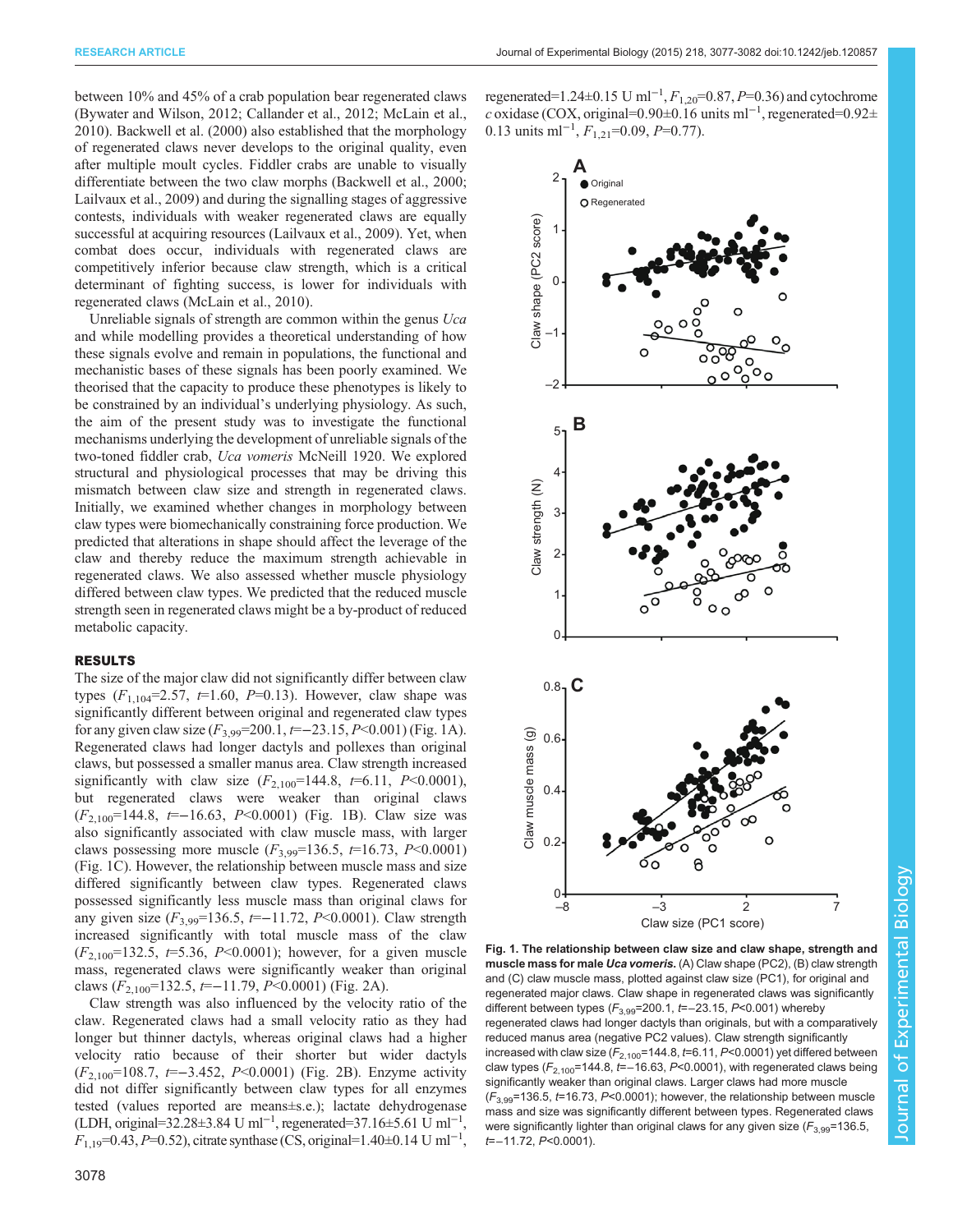<span id="page-2-0"></span>

Fig. 2. The relationship between claw strength and claw muscle mass and velocity ratio for male U. vomeris. Claw strength plotted against (A) Claw muscle mass and (B) velocity ratio  $L_1/L_2$ , for original and regenerated major claws. Claw strength significantly increased with total muscle mass of the claw ( $F_{2.100}$ =132.5, t=5.36, P<0.0001); however, for a given muscle mass, regenerated claws were significantly weaker than original claws ( $F_{2,100}$ =132.5, t=−11.79, P<0.0001). Regenerated claws have relatively long but thin dactyls (small velocity ratio) and are significantly weaker than original claws, which have shorter but wider dactyls (F2,100=108.7, t=−3.452, P<0.0001).

### **DISCUSSION**

Functional processes influence the production of the unreliable claw morphs in male U. vomeris. We found that the mismatch between claw size and strength seen in regenerated major claws was affected, in part, by both the structure and physiology of the claw. The capacity to generate force is limited by the leverage system of the claw, and is a function of the claw's dimensions (mechanical advantage), the muscle cross-sectional area and muscle characteristics ([Levinton and Judge, 1993](#page-5-0); [McLain et al.,](#page-5-0) [2010](#page-5-0)). Like previous studies of claw morphs in Uca mjobergi [\(Reaney et al., 2008](#page-5-0)), we found that the regenerated claws of U. vomeris had a reduced manus area and longer dactyl length. Regenerated claws had significantly lower mechanical advantage than original claws, as a by-product of these changes in claw dimensions, which contributes to the lower closing forces observed.

Additionally, we identified that the differences in strength between claw morphs partially reflect the reduced muscle mass found in regenerated claws. Claw muscle mass fluctuates cyclically as a result of the tissue atrophy required for a crab to moult and grow [\(Ismail and Mykles, 1992](#page-5-0); [Skinner, 1966](#page-5-0)). During ecdysis, the major claw must undergo a large reduction in mass (up to 50% in Uca pugnax) in order to be withdrawn through a small joint at the base of the claw ([Ismail and Mykles, 1992](#page-5-0)). Subsequent restoration of the muscle occurs once the new exoskeleton has formed. Muscle mass at any given time during this process is governed by the balance between the rates of protein synthesis and protein degradation ([Mykles, 1997](#page-5-0)). When synthesis exceeds degradation, protein accumulates, and a net loss of protein is seen when degradation is up-regulated [\(Mykles, 1997](#page-5-0)). Muscle mass is also influenced by fluxing levels of growth hormones, which can regulate rates of protein synthesis and degradation, but also by capped numbers of myoblast satellite cells, which constrain the capacity for growth of new muscle tissue [\(Rai et al., 2014](#page-5-0)). Muscle atrophy and regeneration is a complex process that occurs on cellular and subcellular levels, so it is difficult to pinpoint the direct cause of muscle mass variation. In saying that, however, it is likely that tissue atrophy would affect the two claw types equally, and the variability we see in muscle mass and strength within each claw type may be partially attributable to an individual's moult stage at the time of testing.

Even when accounting for the differences in muscle mass between claw morphs, regenerated claws were still weaker than original claws. Because of the importance of underlying strength for combat success and given the unreliable nature of regenerated claws as signals of strength, we predicted that differences in muscle physiology might be constraining the development of strong claws. Measuring the enzyme activity of original and regenerated muscle tissue provided a means to estimate the metabolic capacity of the claw muscle. However, we found no differences in the enzyme activity of LDH, CS and COX between regenerated and original claw muscle, which suggests that the two claw types have a similar cellular metabolic capacity. This is also consistent with the observation that rates of oxygen consumption of muscle do not differ between claw types ([Bywater et al., 2014\)](#page-4-0). However, we would expect catabolic pathways to primarily regulate maximal oxygen consumption rate and not resting rate. Resting oxygen consumption rate is driven by ATP demand for protein synthesis and ATPase activity, and is not generally constrained by maximal enzyme activity [\(Horton et al., 2006; Seebacher and James, 2008](#page-5-0); [White and Kearney, 2013](#page-5-0)). The significant differences observed in whole-claw rates of oxygen consumption could be attributed to the reduced muscle mass found in the regenerated claws. As cell enzyme activity is often correlated with muscle fibre type [\(Mykles,](#page-5-0) [1988\)](#page-5-0), we can infer that the two claw morphs have similar fibre composition. However, further histochemical and biochemical examination of the claw muscle is required to identify and eliminate fibre composition as a potential driver of variability in claw strength.

While there were no enzymatic differences between claw types, other muscle characteristics may be affecting force production. The contractile ability of muscle fibres is known to influence claw strength. A single muscle fibre consists of longitudinally packed myofibrils and the efficiency of muscle contractions relies upon the complementary movements of thick and thin myofilaments located within each myofibril ([Campbell et al., 2006](#page-4-0)). These filaments occur as small contractile units, called sarcomeres, which repeat along the length of the myofibril. [Taylor \(2000\)](#page-5-0) found that sarcomere length provides a reliable measure of the size of muscle contractile units in claw muscle and that resting sarcomere length was highly correlated to maximum muscle force. The ratio of thick to thin filaments, as well as filament density, also affects fibre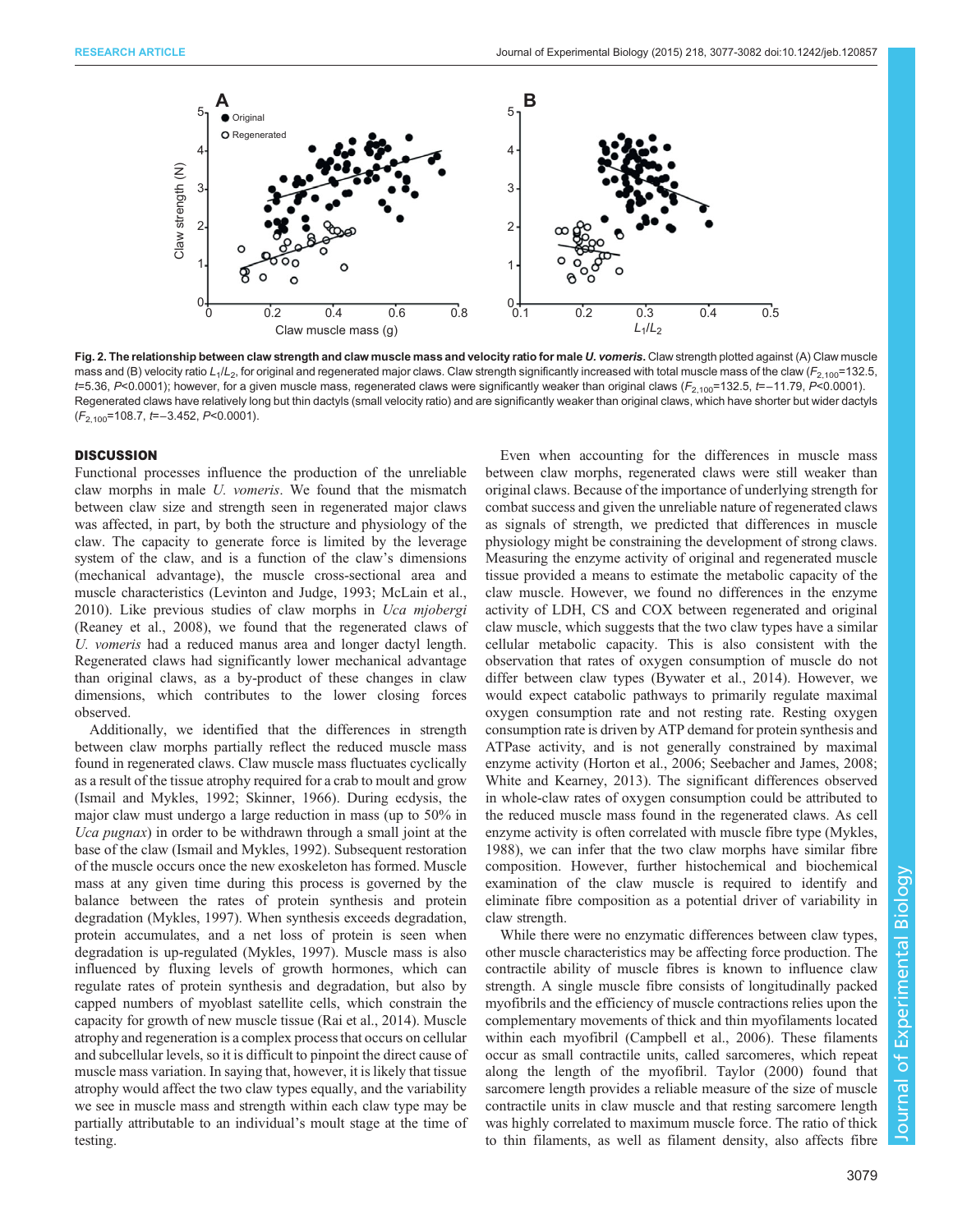<span id="page-3-0"></span>contractile ability, and elimination of thin myofilaments during processes like atrophy leads to inefficient myofibril contractions, thus reducing the fibre's ability to generate force [\(Mykles, 1997](#page-5-0); [Mykles and Skinner, 1981](#page-5-0), [1982](#page-5-0)). The arrangement of muscle fibres within the manus may also influence claw strength, as the bi-pennate muscle fibre arrangement found in crab claws increases the capacity to generate force compared with parallel-fibred muscles. Maximum force is dependent on the angle of pennation, and a change in the angle of fibre attachment and arrangement effect an equivalent change in mechanical advantage [\(Alexander, 1983\)](#page-4-0). It would be ideal to examine muscle fibre arrangement in both claw types to see if regenerated claw fibres attach differently. Additionally, the level of muscle innervation also influences myofibril functionality and can differ between individual muscle fibres ([Atwood and Bittner, 1971;](#page-4-0) [Dewell and Belanger, 2008; Rai](#page-5-0) [et al., 2014](#page-5-0)). Innervation is fundamental for initiating myofibril contraction and any outside factors that influence the nerve supply will also affect the contractile ability ([Rai et al., 2014](#page-5-0)). It is possible that regenerated muscles are unable to contract efficiently as a byproduct of myofibrillar development or have a reduced nerve supply, thereby constraining force production.

Furthering our knowledge of the structural and physiological predictors of force production, and the subsequent capacity to develop reliable signals, should allow for a greater understanding of the proliferation of unreliable signals in natural populations. We suggest that the functional constraints of major claw development, in part, influence the frequency of reliable and unreliable signals of strength in U. vomeris. However, while were able to empirically identify some of the functional predictors driving the variation in force production within the major claw, an explanation for why such a disparity remains between size and strength across claw types is largely theoretical. The regeneration of unreliable major claws in the fiddler crab is widespread, and given the importance of claw displays during signalling, and of underlying strength for combat success, it is important to understand how and why these unreliable signals develop. Claw size plays a large role in determining the success or failure of both mating and combat displays in many fiddler crab species, with larger-clawed individuals prevailing more often than not ([Callander et al., 2013](#page-4-0); [Reaney, 2009](#page-5-0); [Reaney et al.,](#page-5-0) [2008](#page-5-0)). It is thus unsurprising that an individual regenerating a claw would devote resources into developing a large claw quickly, whilst not investing in the metabolically costly muscle within. Yet, regardless of the explanations behind any physiological changes observed in the regenerated claw, it remains an inferior performer during combat ([McLain et al., 2010](#page-5-0)). With this in mind, it is hard to reconcile the potential negatives of combat failure including loss of territory or mating opportunities, with the benefits an individual may gain from reduced muscle development via changes in either claw shape or muscle quality. An additional question that remains unanswered is why claw dimensions change during regrowth, particularly as these changes negatively impact on closing force, and it would be ideal to examine the internal and external growth patterns of the major claw throughout the regeneration process. [Callander et al. \(2013\)](#page-4-0) suggest that it is sexual selection via male– male combat that could be driving shape variation in U. mjobergi, as females only responded to claw size and wave rate and did not select mates based on claw shape. If this is the case, claw development during regeneration should be balanced between sexual selection driven by female choice and sexual selection driven by male–male combat. In U. vomeris at least, claw development appears skewed by female choice given that claws are large but weak; however, evaluating this theory with any confidence is beyond the scope of

our study. Many questions regarding the development of regenerated claws and the evolution of unreliable signals remain unanswered and open for further empirical and theoretical investigation.

# MATERIALS AND METHODS

## Animal collection and morphological measurements

We collected 104 male U. vomeris (75 original claws, 29 regenerated claws) for morphological and biomechanical analyses, from two mudflats in southeast Queensland, Australia, between October 2009 and March 2010. An additional 23 males (13 original claws, 10 regenerated claws) were collected for biochemical analyses. Crabs were collected by hand and housed in 40 l tubs (54×40×20 cm) containing a gravel substrate and shelter. Tubs were maintained at 23±1°C (mean±s.e.) with fewer than 10 individuals per container. All individuals were tested within 1 week of collection and then returned to their site of capture. We took morphological measurements of each individual including body mass; carapace width (anterolateral angle to anterolateral angle), length and depth; claw muscle mass; claw shape; and claw size. To measure claw size and shape, photographs were taken of each major claw using a digital camera (Sony, model DSC-W5), against a background of graph paper for calibration. Digital images were analysed using morphometric software (SigmaScan Pro5, Systat Software Inc., San Jose, CA, USA) and seven measurements were recorded for each claw (Fig. 3A) (see [Bywater and Wilson, 2012\)](#page-4-0). These measurements included: (1) width at heel, (2) width at dactyl/manus joint, (3) length of manus from



Fig. 3. Morphology of the major claw of male U. vomeris. (A) Diagram showing the seven measurements recorded to describe claw size and shape of the major claws of the two-toned fiddler crab (U. vomeris). (B,C) Example of the original (B) and regenerated (C) major claws. (D) Diagram of the forces applied during the closing of the major claw, where  $L_1$  is dactyl height (in-lever),  $L_2$  is dactyl length (out-lever), P is the pivot point for muscle attachment,  $F_1$ represents the force generated from muscle contraction and  $F<sub>2</sub>$  represents the closing force along the dactyl. See Results (adapted from fig. 1.4 in [Alexander,](#page-4-0) [1983\)](#page-4-0).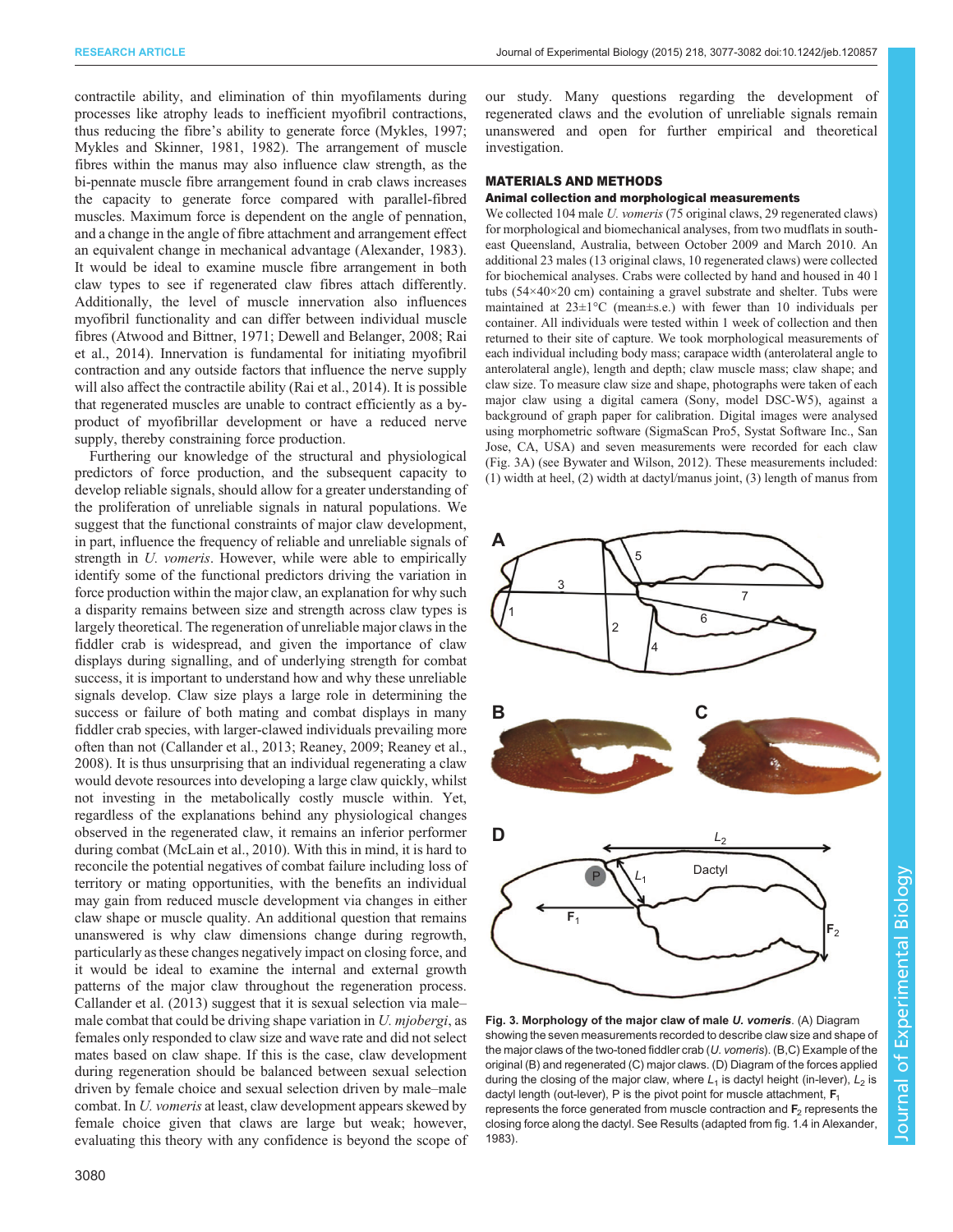### <span id="page-4-0"></span>RESEARCH ARTICLE **ARTICLE** ARTICLE ARTICLE **Journal of Experimental Biology (2015)** 218, 3077-3082 doi:10.1242/jeb.120857

#### Table 1. The principal component loadings of claw measurements

| PC <sub>1</sub> | PC <sub>2</sub> |
|-----------------|-----------------|
| $-0.39$         | $-0.20$         |
| $-0.40$         | $-0.16$         |
| $-0.37$         | $-0.45$         |
| $-0.38$         | 0.35            |
| $-0.37$         | $-0.44$         |
| $-0.37$         | 0.47            |
| $-0.37$         | 0.44            |
|                 |                 |

Values represent the relative contribution of each of the seven claw

measurements to the data variation explained by each principle component. PC1 represents claw size as all values have similar loadings in the same direction. PC2 represents claw shape and describes variation in claw proportions between the manus and dactyl/pollex.

heel to joint, (4) width of pollex at dactyl joint, (5) width of dactyl (at joint), (6) length of pollex (tip to joint) and (7) length of dactyl (tip to joint). We ran a principal components analysis (PCA) using the seven measurements recorded for all individuals combined to provide an overall measure of claw size (PC1) and shape (PC2). These measurements were selected based upon the co-variation and loadings generated for each principal component (Table 1), and only two principal components were retained for analyses based upon the generated scree diagram and 'elbow' method. PC1 was used as a measure of claw size as all vectors loaded in the same direction and 87% of data variation was explained within one component. PC2 accounted for an additional 10% of variation in the data and denoted claw shape, as manus size negatively co-varied with dactyl length. Original and regenerated claws in U. vomeris were identified via differences in claw morphology and the presence or absence of claw tubercles as per [Lailvaux et al. \(2009\)](#page-5-0) and Backwell et al. (2000) [\(Fig. 3B,C\)](#page-3-0).

Maximum claw strength of the major claw was measured for all males using a custom-built force transducer which records the flexion of metal plates via a strain gauge (for further details, see Bywater and Wilson, 2012). Each crab was encouraged to close the tip of its claw on the transducer plate at least five times, then rested for 5 min before repeating the procedure. The greatest claw closing force recorded for each individual was taken as their maximum claw strength. To avoid the claw slipping on the metal plate, and to ensure maximum repeatability, a small piece of thin cloth tape was adhered to the top as a target. The tape did not affect force recordings and was included in all calibrations. The transducer was calibrated daily using known weights and output data were converted from millivolts (mV) into newtons (N) for analyses. Claw strength was square-root transformed to achieve normality [\(Quinn and Keough, 2002\)](#page-5-0) and transformed values were used in all analyses.

#### Biomechanical analyses

We performed an examination of the biomechanical constraints on force production. The claw is a simple lever system; force is applied via the contraction of claw muscle  $(F_1)$ , which is transmitted through the in-lever (dactyl height,  $L_1$ ) to the out-lever (dactyl length,  $L_2$ ) via the dactyl pivot (muscle attachment), to produce a closing force along the dactyl  $(F_2)$ ([Fig. 3D](#page-3-0)). When  $L_2$  is longer than  $L_1$ , the lever reduces the overall input force, thus claws produce less force when the dactyls are longer. We calculated the velocity ratio (VR;  $L_1/L_2$ ) at the dactyl tip for original and regenerated claws as an approximation of their mechanical advantage (MA;  $\mathbf{F}_2/\mathbf{F}_1$ ). MA represents the ability of a claw to produce force efficiently. We assume the dactyl pivot point to be relatively frictionless; thus, MA is nearly equal to VR (Alexander, 1983). VRs were calculated by dividing dactyl height by dactyl length as per [Warner and Jones \(1976\)](#page-5-0).

### Biochemical analyses

Metabolic enzyme assays were performed on 23 individuals (13 original claws, 10 regenerated claws). After morphological and force measurements were collected, the major claw was removed by squeezing the base of the claw near the body, causing the crab to self-autotomize their claw. Muscle tissue samples (∼0.05 g) were then dissected out, placed in cryo-Eppendorf tubes and immediately transferred into liquid nitrogen. Samples were

maintained at −80°C for up to 3 weeks until testing occurred. We measured maximal activities of LDH, which catalyses the conversion of pyruvate to lactate, thereby releasing ATP in the absence of oxygen. In addition, we measured the activities of two mitochondrial enzymes, CS and COX, which control flux through the citric acid cycle and the electron transport chain, respectively. Muscle tissue was homogenised in nine volumes of cold extraction buffer ( pH 7.5) consisting of 50 mmol  $1^{-1}$  imidazole, 2 mmol  $1^{-1}$ MgCl<sub>2</sub>, 5 mmol  $l^{-1}$  EDTA, 0.1% Triton and 1 mmol  $l^{-1}$  glutathione, and samples were kept on ice during processing. The homogenate was diluted 1:100 for LDH assays. Enzyme activities were measured using a UV/visible spectrophotometer (Ultrospec 2100pro, GE Healthcare, USA) equipped with a temperature-controlled cuvette holder. All assays were performed at 25°C and carried out in duplicate as per the methods outlined in [Seebacher](#page-5-0) [et al. \(2003\)](#page-5-0).

### Statistical analyses

All statistical analyses were performed using R (version 2.12.2) or JMP (version 8). Statistical significance was taken at the level of  $P<0.05$ . ANCOVA were used to compare the differences between claw types for morphological and biomechanical analyses, with claw size, claw muscle mass or VR as covariates. ANOVA were used to compare the activity of enzymes between claw types.

Statistics were derived from the data in [supplementary material Table S1.](http://jeb.biologists.org/lookup/suppl/doi:10.1242/jeb.120857/-/DC1)

#### Acknowledgements

We would like to thank J. Heiniger, S. Cameron, T. Shuey, J. Pettitt, A. Findsen and J. Andersen and L. Alton for field assistance and data collection, J. Beaman and C. Condon for assistance with the collection of enzyme activity data, G. David for assistance with manuscript presentation and two anonymous reviewers for comments and suggestions.

### Competing interests

The authors declare no competing or financial interests.

#### Author contributions

C.L.B., R.S.W. and F.S. conceived and designed the experiments, C.L.B. collected and analysed the data, and C.L.B., R.S.W. and F.S. wrote the manuscript.

#### Funding

This research received no specific grant from any funding agency in the public, commercial or not-for-profit sectors.

### Supplementary material

Supplementary material available online at <http://jeb.biologists.org/lookup/suppl/doi:10.1242/jeb.120857/-/DC1>

#### References

- Alexander, R. M. (1983). Animal Mechanics. Chichester: Packard Publishing Limited.
- Arnott, G. and Elwood, R. W. [\(2010\). Signal residuals and hermit crab displays:](http://dx.doi.org/10.1016/j.anbehav.2009.10.011) [flaunt it if you have it!](http://dx.doi.org/10.1016/j.anbehav.2009.10.011) Anim. Behav. 79, 137-143.
- Atwood, H. L. and Bittner, G. D. (1971). Matching of excitatory and inhibitory inputs to crustacean muscle fibers. J. Neurophysiol. 34, 157-170.
- [Backwell, P. R. Y., Christy, J. H., Telford, S. R., Jennions, M. D. and Passmore, J.](http://dx.doi.org/10.1098/rspb.2000.1062) [\(2000\). Dishonest signalling in a fiddler crab.](http://dx.doi.org/10.1098/rspb.2000.1062) Proc. R. Soc. B Biol. Sci. 267, 719-724.
- [Berglund, A., Bisazza, A. and Pilastro, A.](http://dx.doi.org/10.1111/j.1095-8312.1996.tb01442.x) (1996). Armaments and ornaments: an [evolutionary explanation of traits of dual utility.](http://dx.doi.org/10.1111/j.1095-8312.1996.tb01442.x) Biol. J. Linn. Soc. 58, 385-399.
- Bradbury, J. W. and Vehrencamp, S. L. (2011). Principles of Animal Communication. Sunderland, MA: Sinauer Associates, Inc.
- Bywater, C. L. and Wilson, R. S. [\(2012\). Is honesty the best policy? Testing signal](http://dx.doi.org/10.1111/j.1365-2435.2012.02002.x) [reliability in fiddler crabs when receiver-dependent costs are high.](http://dx.doi.org/10.1111/j.1365-2435.2012.02002.x) Funct. Ecol. 26, [804-811.](http://dx.doi.org/10.1111/j.1365-2435.2012.02002.x)
- [Bywater, C. L., White, C. R. and Wilson, R. S.](http://dx.doi.org/10.1242/jeb.099390) (2014). Metabolic incentives for [dishonest signals of strength in the fiddler crab](http://dx.doi.org/10.1242/jeb.099390) Uca vomeris. J. Exp. Biol. 217, [2848-2850.](http://dx.doi.org/10.1242/jeb.099390)
- [Callander, S., Bolton, J., Jennions, M. D. and Backwell, P. R. Y.](http://dx.doi.org/10.1016/j.anbehav.2012.06.017) (2012). A farewell [to arms: males with regenerated claws fight harder over resources.](http://dx.doi.org/10.1016/j.anbehav.2012.06.017) Anim. Behav. 84, 619-622
- [Callander, S., Kahn, A. T., Maricic, T., Jennions, M. D. and Backwell, P. R. Y.](http://dx.doi.org/10.1007/s00265-013-1541-6) [\(2013\). Weapons or mating signals? Claw shape and mate choice in a fiddler crab.](http://dx.doi.org/10.1007/s00265-013-1541-6) [Behav. Ecol. Sociobiol.](http://dx.doi.org/10.1007/s00265-013-1541-6) 67, 1163-1167.
- Campbell, N. A., Reece, J. B. and Meyers, N. (2006). Biology: Australian Version. New South Wales, Australia: Prentice Education Australia.